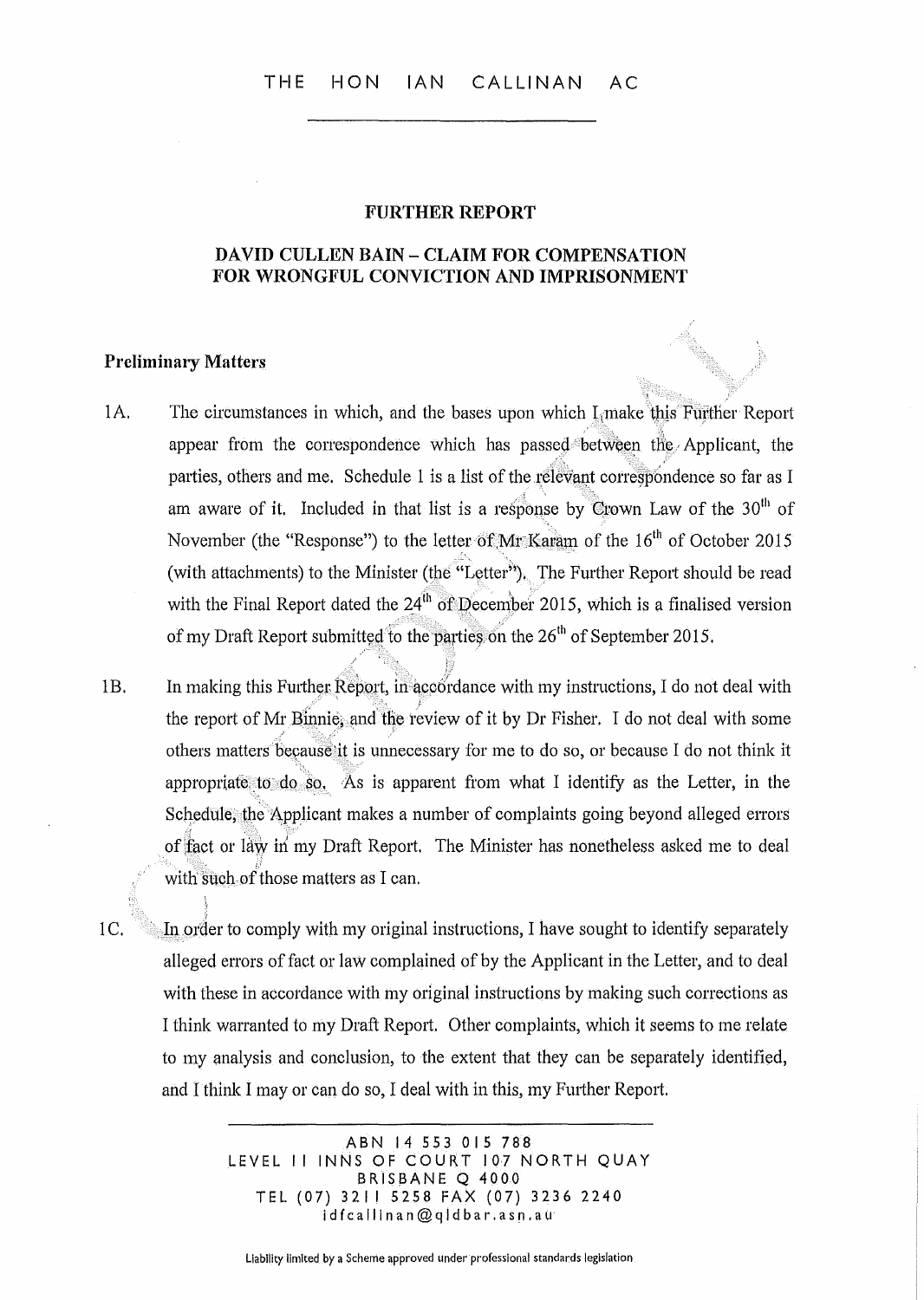- $1D.$  One matter needs to be corrected at the outset. In writing the letter that I did to the Crown on the  $4<sup>th</sup>$  of November 2015, I was not, as the Applicant put it to the Minister on the  $8<sup>th</sup>$  of November 2015, seeking the Crown's "assistance". I was inviting the Crown to state its position in relation to the Minister's request to me to give consideration to Mr Karam's Letter (in a similar way to that in which a judge seeks submissions from parties as to the judge's jurisdiction).
- 1E. In considering the Letter and the submissions of the Crown, and in finalising my Draft Report, I have made some changes on my own initiative.
- $1F.$  As I did in my Draft and Final Reports, I refer collectively and individually to the Applicant, Mr Karam and his legal advisors. I adopt hereafter the numbering used by the Applicant in the Letter.

## Non~Specific **Complaints**

- 1. I offer no comment on this paragraph.
- 2. I offer no comment on this paragraph.
- 3. I offer no comment on this paragraph
- 4. Unlike on other occassions, the Applicant did not ask for an extension of time with which to make submissions on my Draft Report.
- 5. I offer no comment on this paragraph.

'.,. ..

- $6.$  I offer no comment on this paragraph.
- 7.  $\approx$  I draw attention to paragraphs 33 and 405 of my Report and add only this. I have *t;*  not been asked to comment on the appropriateness of the Cabinet Guidelines which, in their operation, may deny compensation to the Applicant.<sup>1</sup>

 $\mathbf{I}$ Historically, in the United Kingdom and other Commonwealth countries, and also in the United States, commutations of the death penalty, reductions of terms of imprisonment, pardons and compensation for wrongful conviction have been matters within the discretion of the executive government, and therefore generally not susceptible to legal challenge, although in some jurisdictions aspects of them have been legislatively codified, or may be open to judicial [administrative] review. A recent example in Australia is the Western Australian case of *Mallard v R* (2005) 224 CLR 125. There, the High Court quashed the conviction for murder of the appellant on the ground principally of fresh evidence after he had served a term of imprisonment of almost 12 years. The DPP of Western Australia decided not to retry the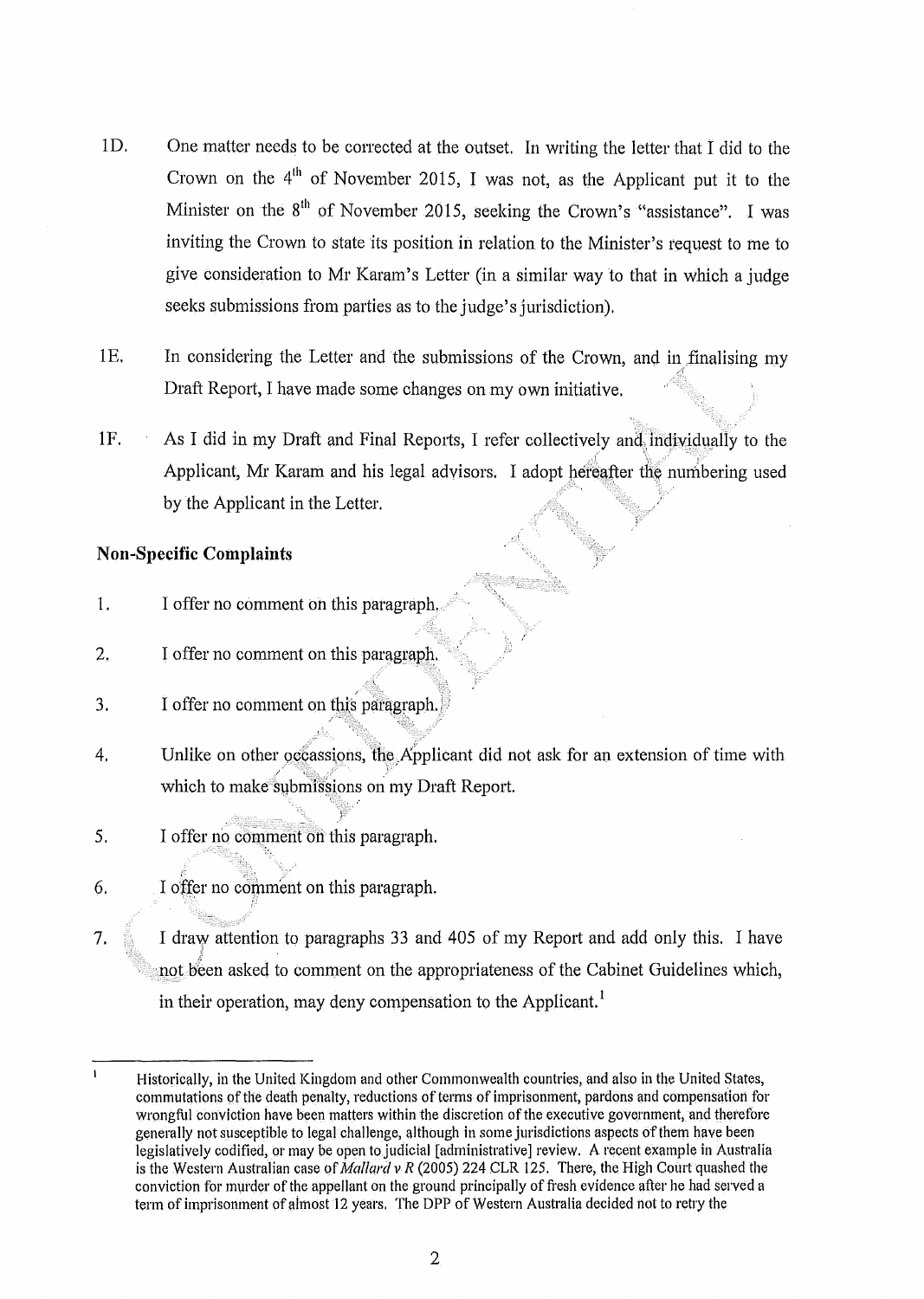## **Bacl{ground and Concerns**

- 8. I have been asked to have no regard to, and therefore do not make any comment upon the matters referred to in paragraph 8 of the Letter.
- 9. I have been asked to have no regard to and therefore do not make any comment upon the matters reffered to in paragraph 9 of the letter.
- 10. I offer no comment on this paragraph.
- 11. I offer no comment on this paragraph.
- 12. So far as I can, I deal with the matters enumerated by Mr Karam, either in my Final Report or this Further Report.
- 13. I offer no comment on this paragraph, except to point out that it is neither practical, desirable, necessary, nor indeed possible, to refer to every piece of evidence in the case.
- 14. I offer no comment on this paragraph.
- $\mathbb{R}^+$ 15. I deal with the matters as best T can, as ennumerated in the letter.
- 16. I have made such corrections of fact as I think should be made. Some I did not make because to do so would not have been to preserve quoted matter verbatim.
- 17. I offer no comment on this paragraph.
- 18. I offer no comment on this paragraph.

## Blood Spatter, Spots or Stains and Alleged Alibi<sup>[s]</sup>

 $18.1(a)$  To the extent that there may have been error, inconsistency, or ambiguity in relation to the staining or spots on Mr Robin Bain's shoe, I have made such changes as I think appropriate to my Draft Report. Whether they are related to the events of  $20<sup>th</sup>$ of June or not, they do not, in my opinion, advance the Applicant's case.

appellant. The executive government of Western Australia ultimately paid a substantial sum by way of compensation to the appellant. Before doing so, it engaged in a process for the examination of his case, but I have not sought the details of that process because of the answer that Ihave given to the question that I have been asked,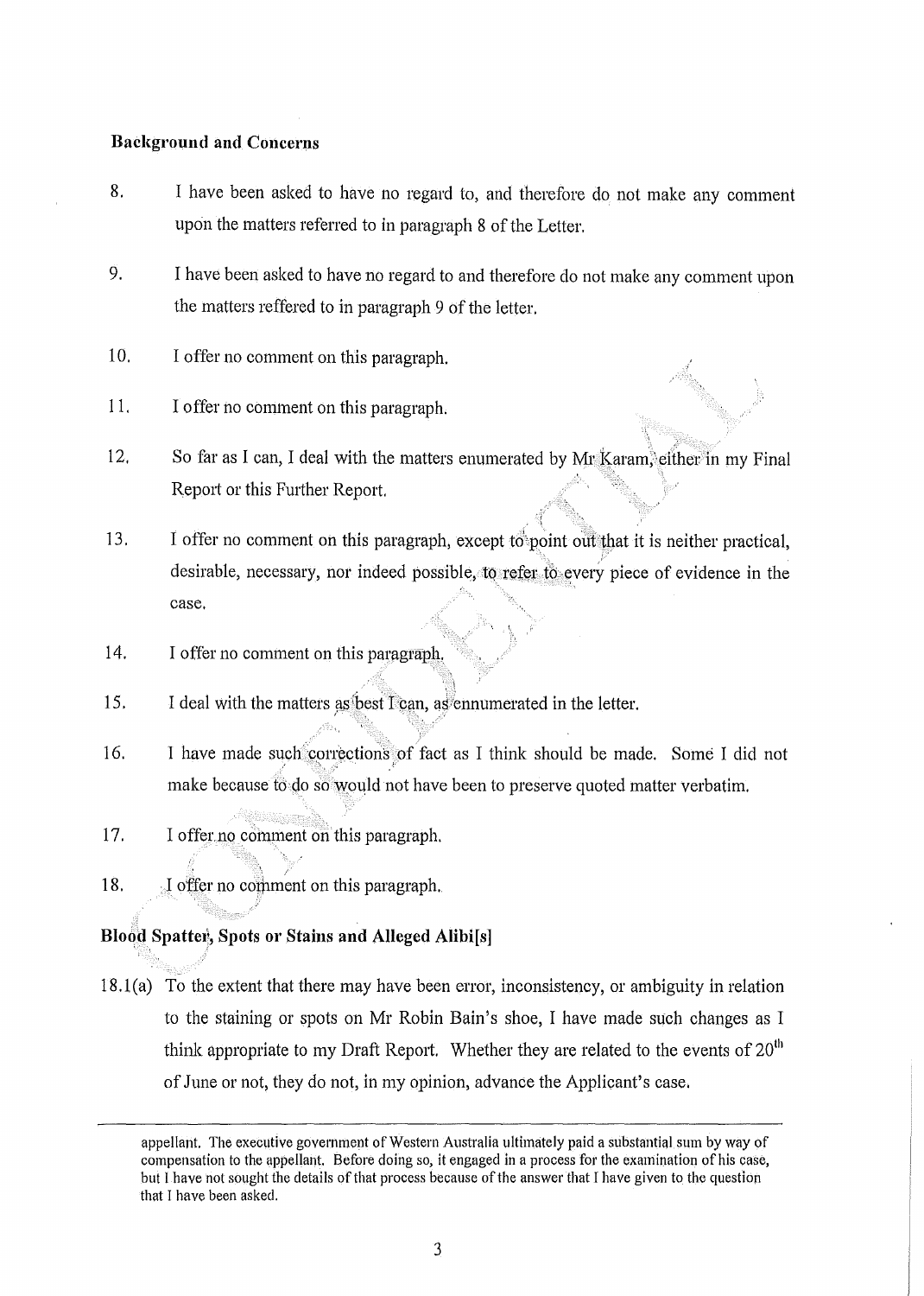- 18 .1 (b) The Crown's last submissions (paragraphs 8 to 18) well summarises the state of the evidence on the staining or spots.
- 18.1 (0) The error of fact identified here has been conected in my Final Report. As with other issues in this case the relevant evidence has to be weighed with all of the other evidence including Ms Laney'S evidence. When she saw a person whom she identified as the Applicant, he was either squeezing through or past, or beside or near, the gate of the residence in Every Street (see paragraph 103 of the Report).
- $18.2(a)$  I was aware that the witness referred to here says that the Applicant was walking towards his home. As to whether, after he was observed by the witness, he continued to walle or not, I made no affirmative finding., The onus which the Applicant has to satisfy is an onus to be discharged on the basis of all of the evidence including, but certainly not confined to the Applicant's own evidence, which contains various inconsistencies which I will not repeat here, but a number of which are dealt with in my Final Report.

### **Ml' Slemko's Evidence**

18.2(b) I had regard to all of Mr Slemko's evidence in answering the question that I was asked.

## **Incest Revelation Theory**

18.3(a) I have attempted to deal with the Applicant's case as it was presented to me. In addition, Thave read Mr Karam's book *David and Goliath* and substantial parts of his other two books, all of which argue the Applicant's case in various ways. Again, it would not be useful, practical, or necessary to repeat every aspect of it in my Repoit.

No reliable evidence has been identified to me of an awareness on the part of Mr Robin Bain that Laniet had been, to quote Mr Reed's opening at the retrial that Laniet was "telling everyone" and of "Robin getting to hear of that". I accept the submissions and the statements of fact made by the Crown in paragraphs 28 to 36 on the 30<sup>th</sup> of November 2015.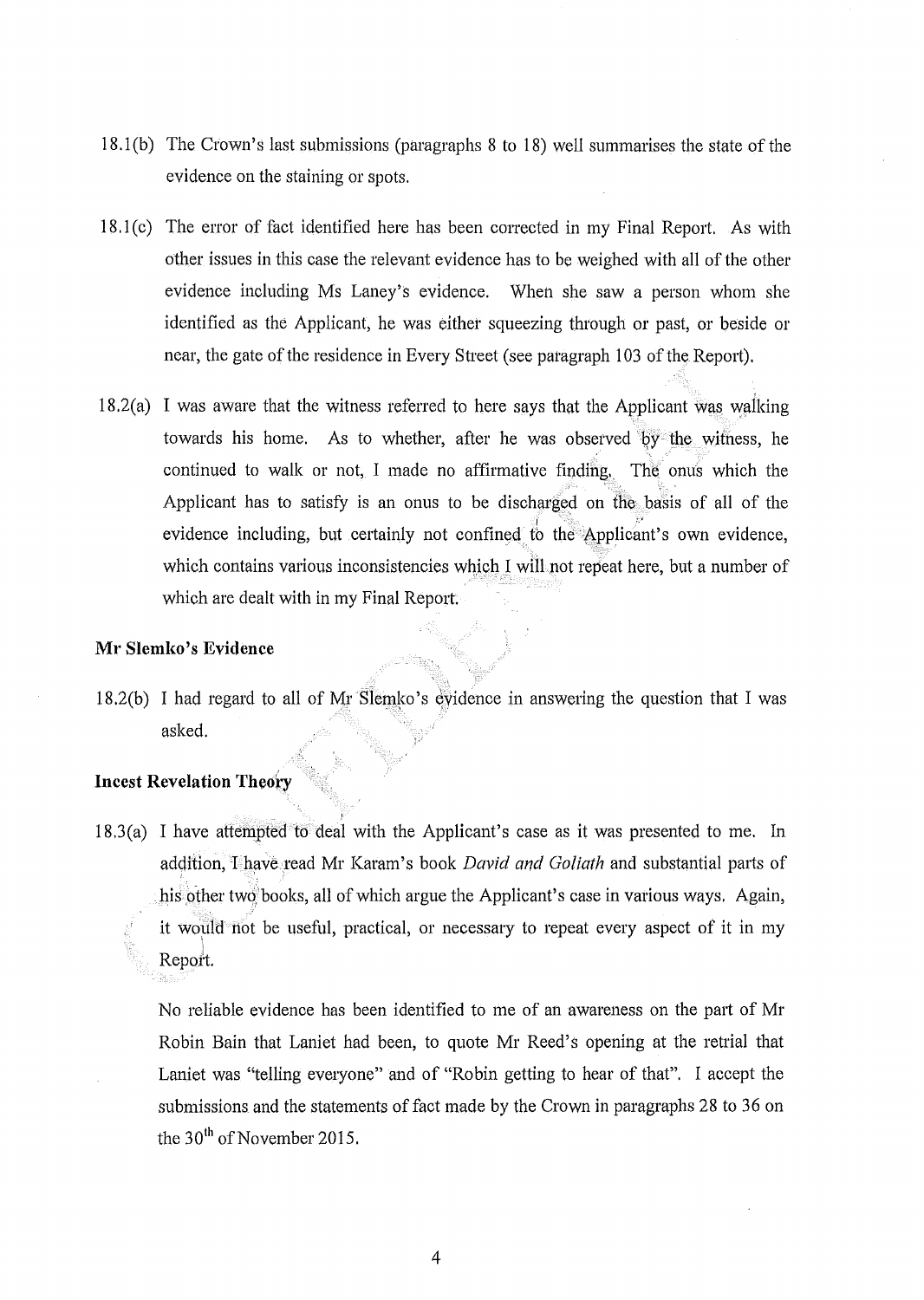I did not misconstme the Applicant's case. The absence of any reliable evidence upon which to base the "alternative submission," and my opinion, that it was an even more implausible motive for Mr Robin Bain to kill all of his family and spare the Applicant, made it unnecessary for me to refer expressly to it.

Counsel's submissions and addresses are not evidence. Sometimes judges allow defence counsel in criminal cases some latitude in addresses, opening and closing, to juries. Here, the Applicant bears the onus. More is required than that Applicant I simply suggest an hypothesis unsupported by any reliable evidence.

## **Familicide**

18.3(a) On the question of familicide, I add nothing to what I state  $\overline{m}$  paragraphs 186 et seq of my Report.

## **Injuries to Mr Robin Bain's Hands**

18.3(b) The Crown's submission in paragraphs  $38$  to  $42$  is correct. I do, however, accept ,  $\mathscr{F} \subset \mathscr{F}$ that the word "could" is more appropriate than the word "would" in paragraph 143 of my Draft Report, which I have changed to reflect that. I have had regard to all of the evidence in the case, including that of the experts.

### **Dr Dempster's Affidavit and Evidence**

lJ .1

18.4(a) I have nothing to add to what I have said in paragraph 202 and 203 of my Report.

### The Applicant's Attitude to and Relationship with his Father

. " ". I' 18.4(b) What 1 have said in paragraph 327(42) of my Report is based upon all of the  ${ }^{\mathbb{R}}$  . The set of  $\mathbf{I}$ evidehce, including a deal of it demonstrating or expressing the antipathy that the Applicant bore towards his father and friction between them. The fact that he may in terms have told only one person in terms that he "hated" his father does not mean that on other occasions when he spoke of or about his father the substance of what he said did not amount to hatred. I was and am well aware of the context in which, on each occasion, the Applicant spoke critically of his father. For example, Mrs Boyd's evidence at pages 2666 and 2667 of the Retrial Notes of Evidence was to this effect: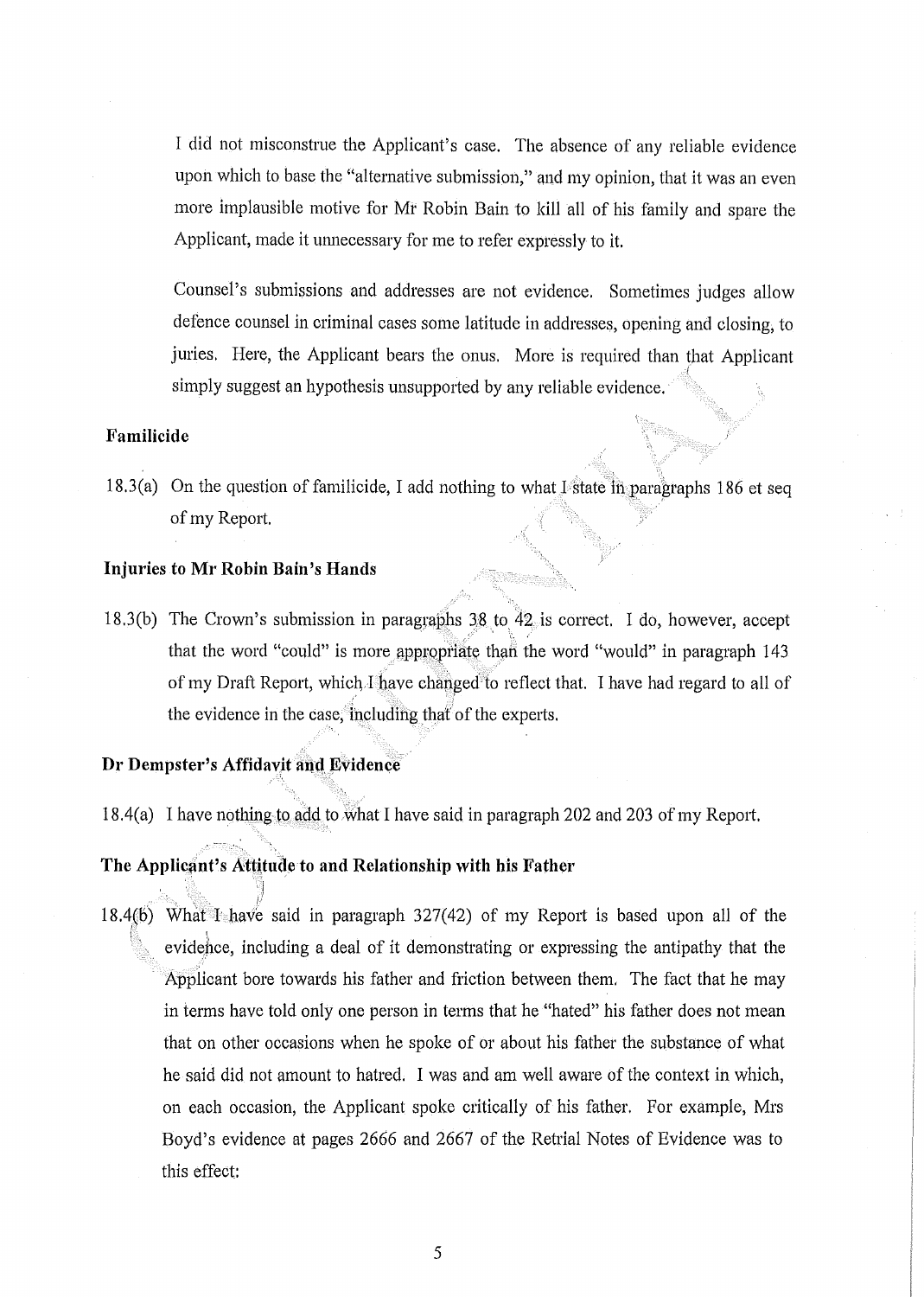"Q. When you went into the lounge and you talked to him, did you talk to him at all about Robin and about family matters and things like that?

A. Yes. He talked about the family situation and so on, he talked about his father, he talked about that he hated his father. He said that he was sneaky, he used to listen into conversations that he  $-$  that had nothing to do with him."

".1,

(There was no cross-examination by or on behalf of the Applicant of Mrs Boyd at the retrial.)

### **Computer Clone**

 $18.5(a)$  It is correct as the Crown submits in paragraph 51 of its most recent submissions that the reference to the clone was in terms of it as a "possible yariable". The deletion of , , it as a possible variable would have no effect upon my conclusion, which is based upon all of the evidence.

### **Gloves**

 $18.5(b)$  This is an error which I acknowledge and have corrected.

## **Reasoning**

- 18.6 I make no comment on the opening two subparagraphs of paragraph 18.6.
- $18.6(a)$  I took into account statistical evidence. See, for example, paragraph 83 of my Report.

I have not been asked to, and have not had, regard to either Mr Binnie's report of Dr Fisher's report. The not understand New Zealand law to require me to use or apply Bayesian Theory or approaches, and I have not done so here.

# , 1 **Marks on Mr!Robin Bain's Hands**

1

18,6(b) I have nothing to add to what I have previously said in relation to Mr Robin Bain's hands and thumb,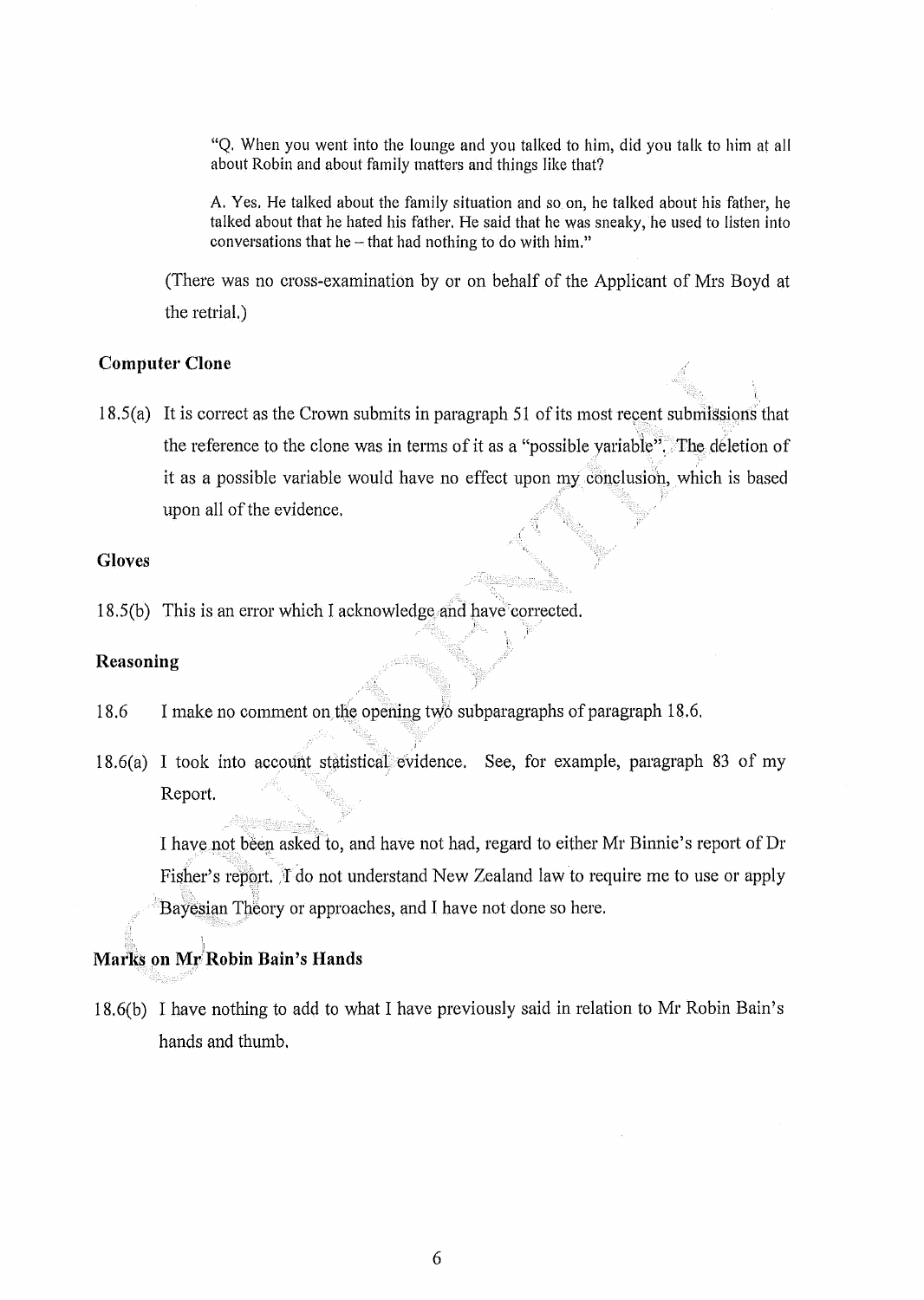### Observations of the Applicant of Witnesses

18.6(c) I have nothing further to say here on the topic of observations of the Applicant outside his residence on the morning of the killings.

### Manner of Expression (Old or New Shoes)

18.6 $(d)$  It may well be that part of what I said in paragraph 365 is infelicitously expressed. But the meaning does, I think, emerge on a careful reading.

### Case Summaries

- 18.7 It is important to keep in mind that in outlining a case theory or counterfactual for both sides if I have not made it clear before I do  $n_0$ , that other case theories or counterfactuals might be possible.
- $18.7(a)$  I have nothing further to say about familicide or motive.

## Suicide: Capacity

18.8(a) I accepted and continue to accept that it was within Mr Robin Bain's physical capacity to shoot himself in the left temple if he were determined to do so.

, ,

# Extra-Curial Discussions

18.8(b) What a judge says extra-curially is not legally binding.

### **Errors**

- $\mathbb{R}$  .  $\mathbb{R}$ 18.9(a) I made the correction which the Applicant's 18.9(a) rightly calls for.
- 18.9 $(b)$ . I made the correction which the Applicant's 18.9(b) rightly calls for.
- $18.9(c)$  I was not misled by the mistaken footnote referred to there and have corrected it.
- 18.9( d) I apologise tor the mistaken reference to *David and Goliath.* It should have been to *Trial by Ambush.* I have made the necessary correction.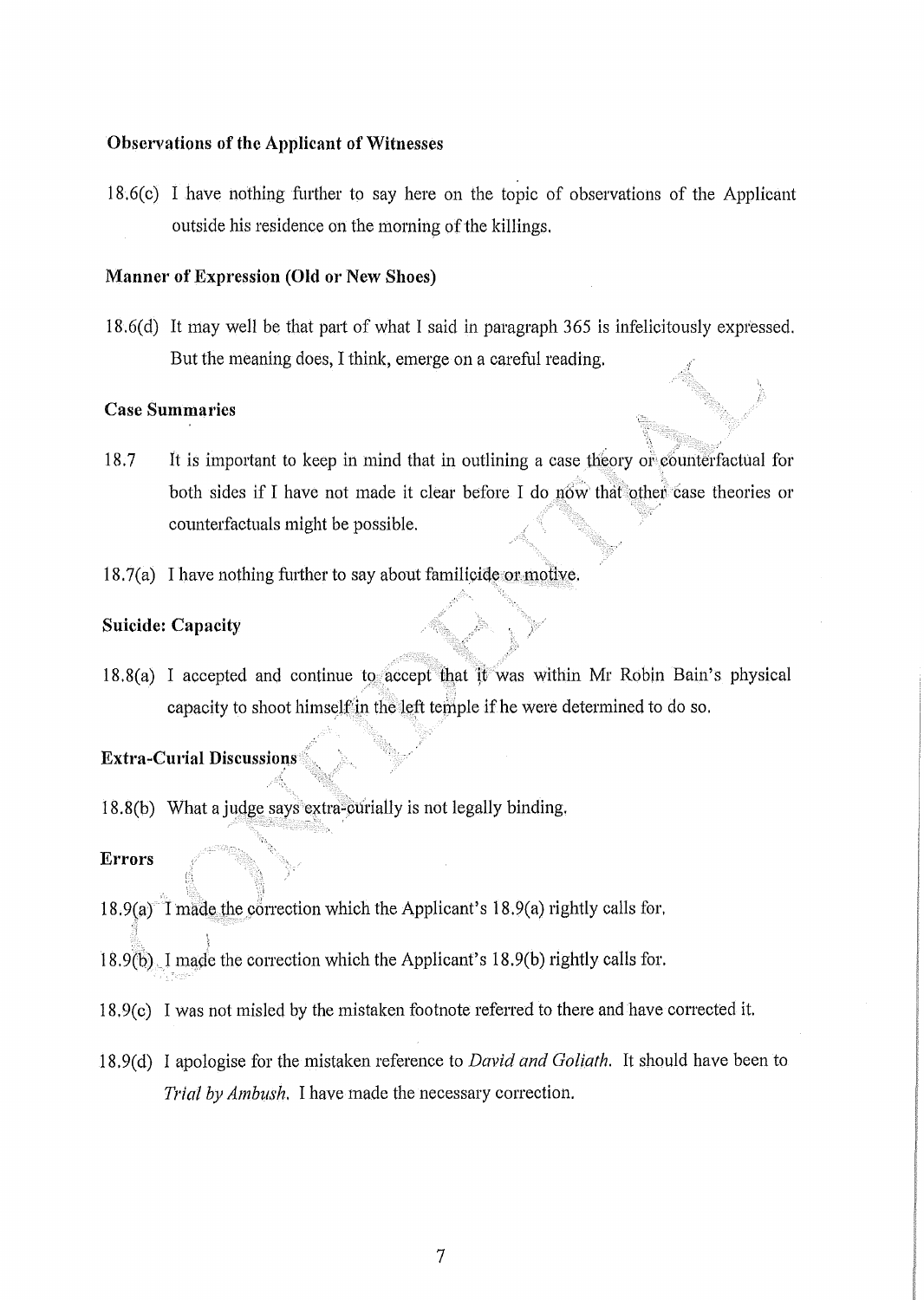- 18.10 The corrections that I have made pursuant to the Crown's last submissions on my Draft Report are identified in the table which I have prepared in relation to it, and appear in my Final Report.
- 19. I offer no comment on this paragraph.

## **The Applicable Law**

- 20.1 I had regard to all of the evidence. Otherwise, I cannot comment.on the matter quoted from Dr Fisher's review.
- 20.2 I made it clear in paragraph 193 of my Report that I was not treating *De Gruchy* as  $f$  ,  $\mathcal{N}$  , any kind of precedent. I referred to it in passsing as an instance of familicide by a young male apparently without motive, and to explain my understanding of the nature and relevance of motive in the criminal law. I thought then, and continue to think that the explication of these by Kirby  $\int$  in *De Gruchy* is helpful and relevant.

I believe I did proceed in accordance with New Zealand law. Indeed, I did so with a consciousness of the divergence between the iapproach of the New Zealand coutis from that of the Australian courts. There is no doubt that the approach of the High Court of Australia in *ChamberTain & Anor v R (No. 2)*<sup>2</sup> did occasion difficulties for other courts subsequently, which were sought to be, but have not, in my respectful opinion, been entirely satisfactorily resolved in the subsequent case in the High Court of Australia of *Shepherd v R*<sup>3</sup> Further, I think the New Zealand approach is not only clearer, but also superior to the Australian approach reflected in the two Australian cases to which I have referred.

I have proceeded generally in accordance with the laws as submitted, correctly in my view/by the Crown.

20,3 I offer no comment on this paragraph.

## **MI' Binnie and Dr Fisher**

20.4 I have nothing to say about anything Dr Fisher may or may not have "declared".

<sup>&</sup>lt;sup>2</sup> (1984) 153 CLR 521.

<sup>(1990) 170</sup> CLR 573. See also *R v H;fliel'* (2007) 228 CLR 618.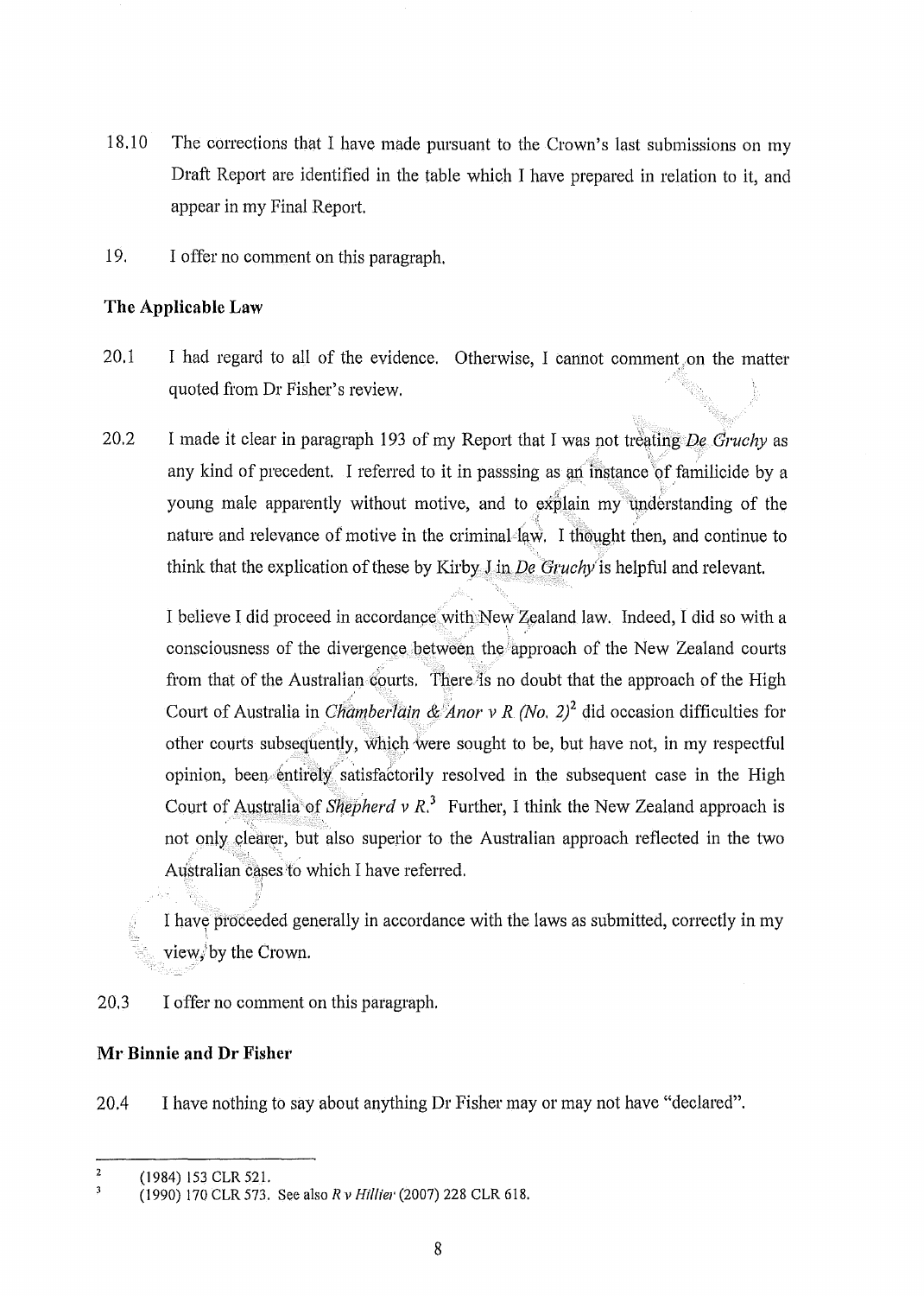### Footprints

20.5 In answering the question that I was asked, I considered the evidence about the footprints, luminol and related matters in the light of all of the evidence in the case.

### Approach to Probabilistic Reasoning

- 20.6.1 I do not comment, for the reasons which I have given, on the respective approaches of Dr Binnie and Mr Fisher.
- 20.6.2 I have nothing to add to what I say here and in my Report about Bayesian theory and statistics.
- 20.6.3 I have nothing to add to what I say here and in my Report about Bayesian theory and " statistics.

### Process

- $21.1$  Paragraphs 73 to 75 of the last set of submissions of the Crown are correct.
- $21.2$  In the event, aided by written submissions of both parties and the video recordings which the Applicant provided and which I watched, I regarded myself as sufficiently able to deal with the submissions and contentions of the Applicant in relation to marks or the like on Mr Robin Bain's fingers and hands.

In the absence of any particulars of the misrepresentation alleged in 21.2 of the Letter, I cannot say anymore on this topic.

22.1  $\text{The }$  Applicant was free to make all such submissions and draw my attention to all such matters as the Applicant chose,

### Experiments and the Green Sweater

22.2 The descriptions "[initiation of] tangential inquiries of [my own]" and "experiments ... with the weapon used in the killings" are misdescriptions of what I did.

The identity of the wearer of the green sweater was always an issue in the case, Whether the Applicant could, did, or was likely the wearer of it on the morning of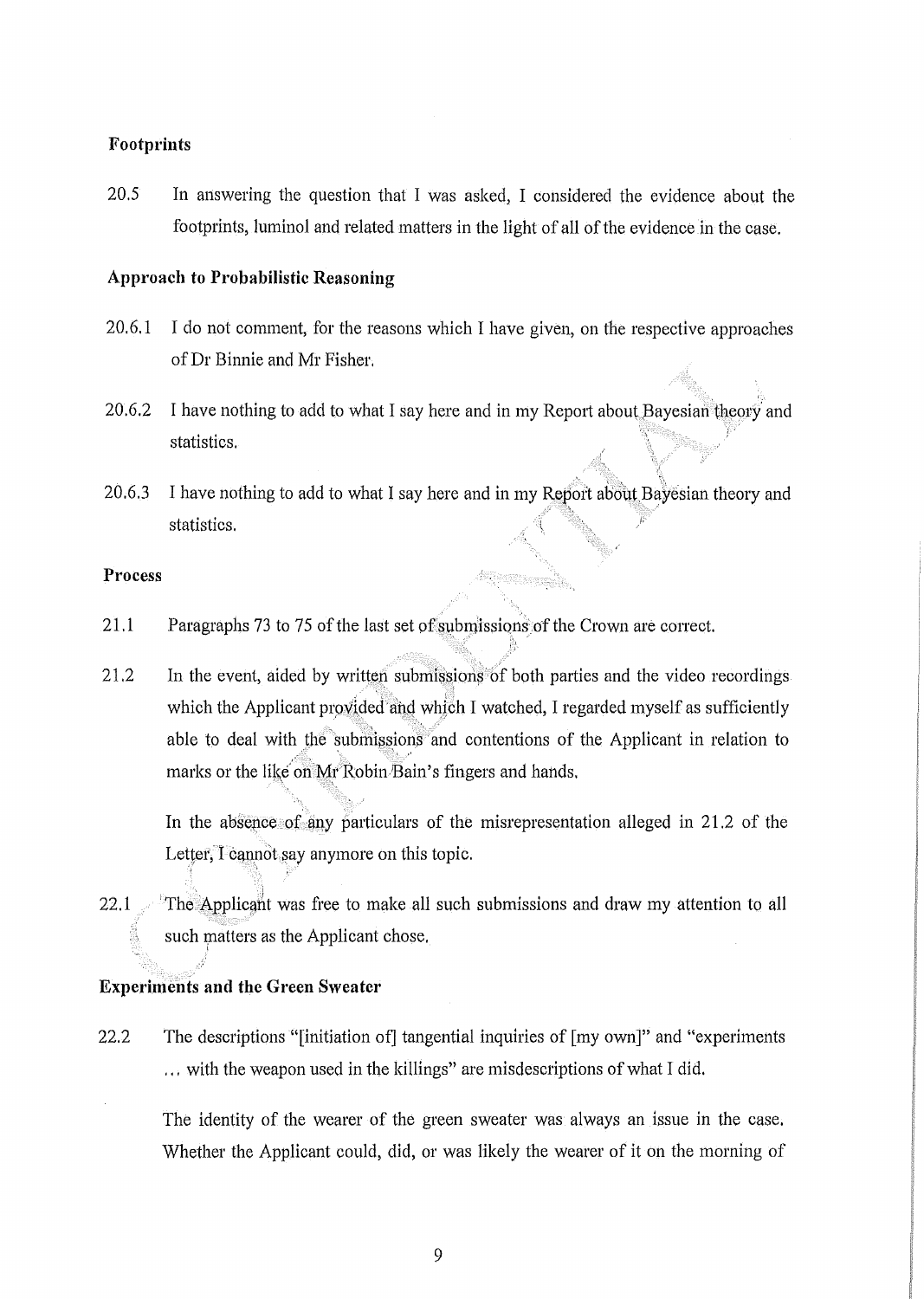the murders was the subject of evidence and cross-examination at the first trial. That evidence became evidence at the retrial.

The first issue that I "flagged" for the parties, as appears from item 1 of Mr Orr's notes of our meeting in Auckland on the  $4<sup>th</sup>$  of May last, was the "size of the green jersey and whom it would fit".

The identity and/or owner of the green jersey were obvious issues having regard to the green shreds under Stephen's fingernails.

On the 9<sup>th</sup> of June last, Mr Orr, at my request, told the parties that I had decided to obtain professional measurements of the green jersey and the red anorak, $\ddot{\cdot}$ 

The Applicant on the  $10<sup>th</sup>$  of June last advised that "any competent independent" person approved by [me] should be able to carry out the measuring." He requested that photographs be taken of the measuring which then in fact occurred. The Applicant was provided with the measurements and the photographs. The Applicant never demurred to the course of action taken.

Nor were any experiments undertaken by me with the weapon used in the killings. The weapon was an exhibit in the case. As with any other evidence in a case, the jury, or a judge, or both of them, in a criminal trial, will be expected to look at, and consider carefully all of the evidence, including the exhibits.

After telling the jury that experiments and demonstrations must be done in court, the learned trial judge at the retrial, Panckhurst J said this:

 $\cdot$ ,.. So<sup>b</sup>y all means inspect it, get a feel for it, understand it, because that is relevant to one of the crucial issues in this case, whether Robin committed suicide in the imanner which has been suggested."

A1beit that my instructions may not necessarily have confined me to the strict rules of evidence, what I did in the courthouse in Christchurch in relation to the weapon was somewhat less than what Panckhurst J invited the jury to do at the retrial.

Shortly after I looked at a number of the exhibits in Christchurch (on the 5<sup>th</sup> of May 2015), Mr Orr provided the patties with a list of those that I had inspected.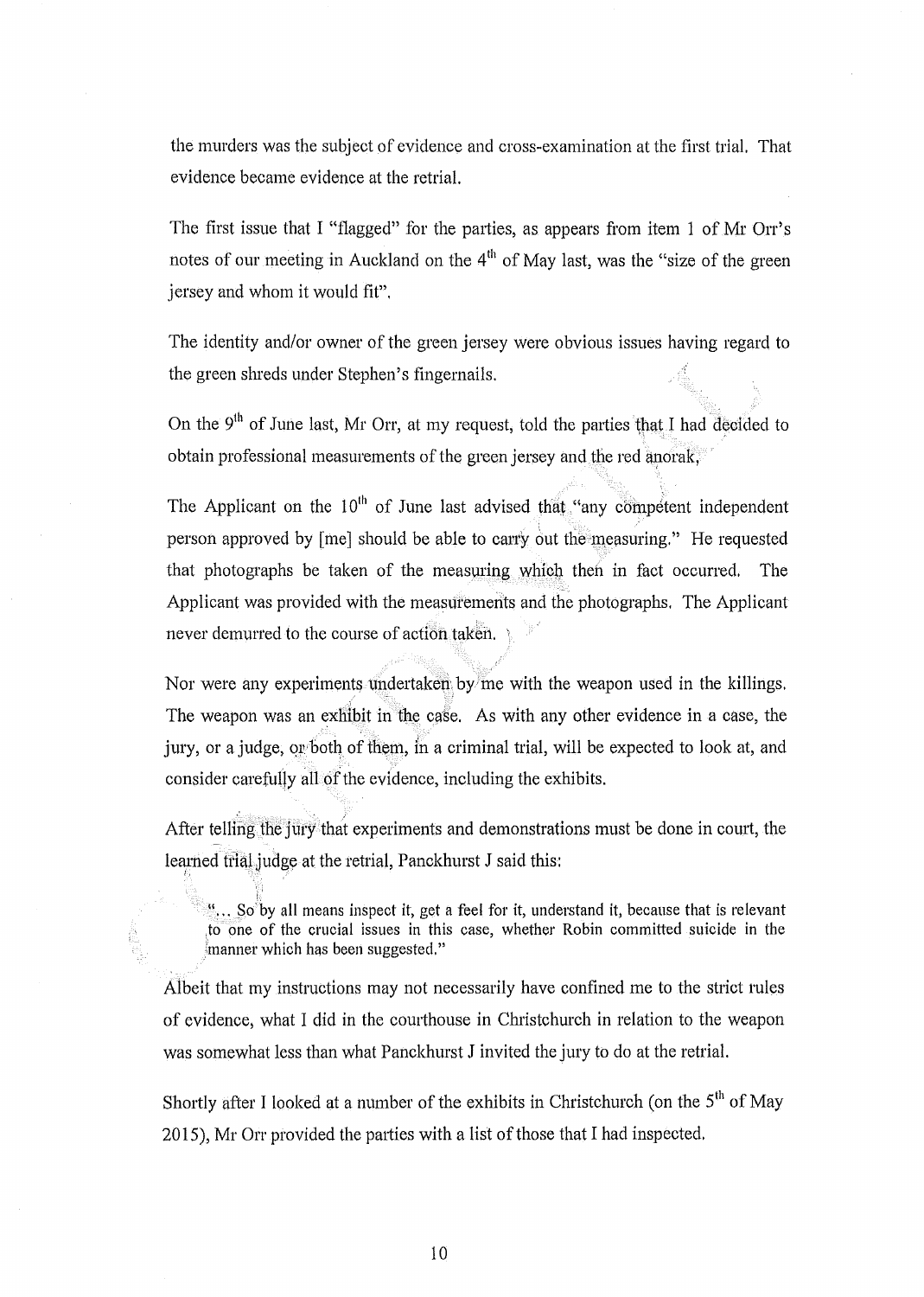Subject to what I have said, the Crown's submissions in paragraphs 76 to 86 are generally correct.

### **Reviews and Consideration of Evidence**

-"

23.1 I do not know how Mr Binnie chose to do the work that he was asked to do. Nor do I know what his terms of reference were. All I knew of Mr Binnie's report was what very briefly tlashed on the screen in one of the television programs which Mr Karam asked me to watch.

Any judgment by a court or a fact finder will inevitably involve scrutiny of the " ' . evidence given by the witnesses, including expert witne\$ses, who enjoy no more immunity from criticism, or departure from their conclusions than other witnesses. Experts do not decide cases. Their opinions and conclusions do not bind decision makers.

### **Interviews**

 $23.2(a)$  With respect to any alleged expectations that I would interview the Applicant personally, I refer to the facts which are correctly set out in paragraphs 87 to 91 of the Crown's last set of submissions.

I add only this. When the question arose, whether I should or should not interview  $\sqrt{\text{ss }9(2)(a)}$  and  $\sqrt{9(2)(ba)}$  Mr Karam (on the 6<sup>th</sup> of September 2015) wrote, among other things:

"Any other path would be an unsatisfactory departure from a process that was proposed by Your Honour, and agreed by the parties at the outset of the inquiry, and adhered to by both sides through to its conclusion."

Had)my expectation on the part of the Applicant that he would be personally interviewed been communicated to me, I would have needed to have considered whether that would be appropriate and helpful, having regard to several matters, some of which are:

- (a) whether I should interview him in an inquisitorial way;
- (b) whether I should ask for Counsel to assist me and have Counsel examine and/or cross-examine the Applicant;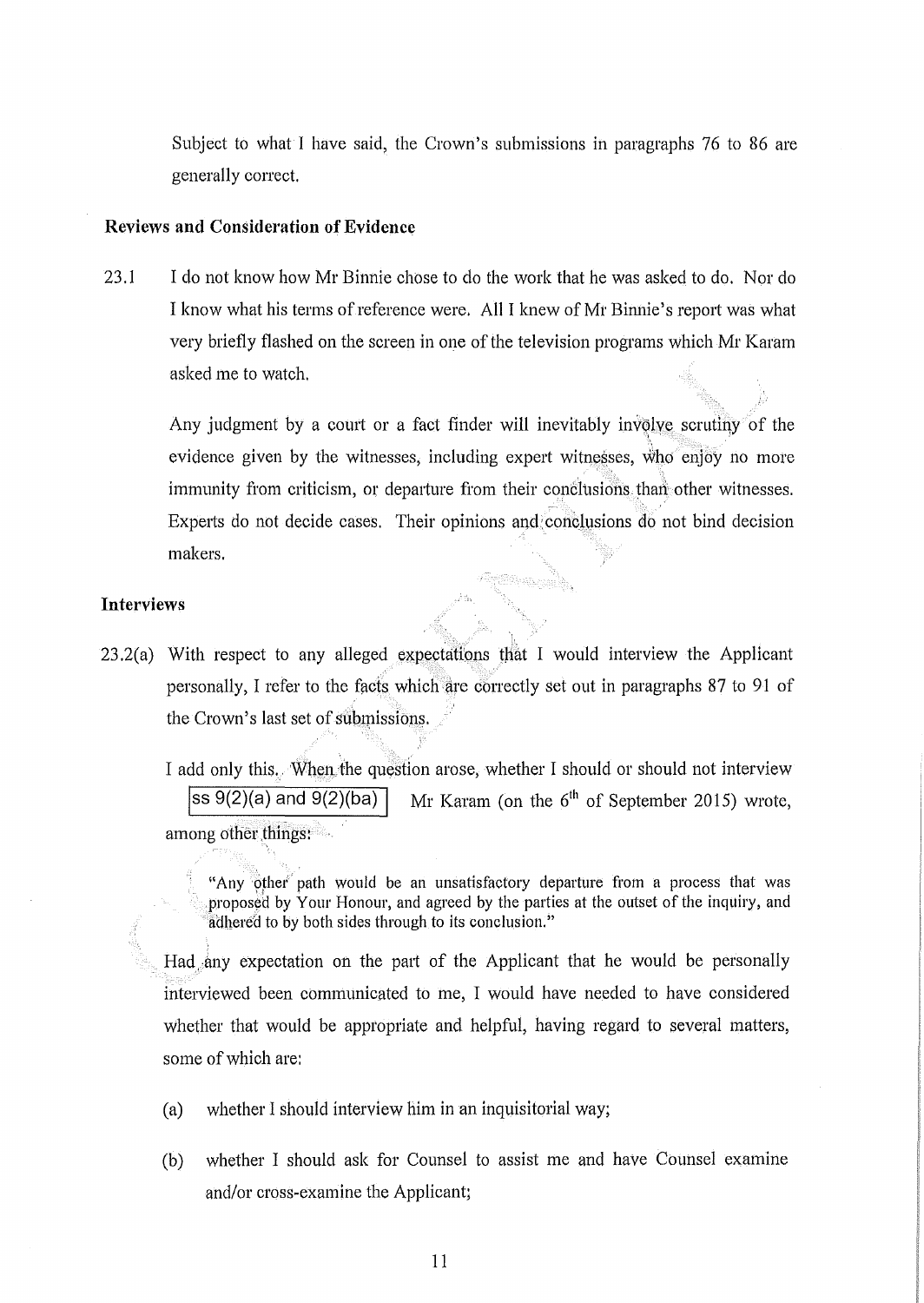- (c) whether it would be appropriate to interview the Applicant personally without also interviewing other witnesses;
- (d) which other, if any, witnesses I should interview, and how they too should be interviewed;
- (e) whether, if the Applicant were personally to be interviewed or questioned, the Crown should be given an opportunity to cross-examine him;
- $(f)$  the need for confidentiality or otherwise of any such interviews, or questioning of either the Applicant personally or any other persons;
- (g) the possible liability to defamation arising out of any such inferviews;
- (h) the desirability, appropriateness and utility of what could easily turn into a proceeding in the nature of a further de facto "retrial";
- (i) the utility of questioning people; including the Applicant, personally after the passage of time, and in light of the fact that most of the relevant witnesses have previously given evidence on oath and have been cross-examined;
- $(i)$  how the results of such interview or interviews could be assimilated in, or would stand, with the other mass of evidence in the case.

Just how I would have proceeded was unnecessary for me to decide, as no request was ever made that I-interview the Applicant personally, and no "expectation" that I do so was ever suggested to me.

What the Crown says in paragraphs 87 to 91 of the Crown's recent submissions is factually correct.

### **Expert Evidence**

"

23.2(b) The evidence of expert witnesses, particularly with respect to the consistency and honesty of anyone are not conclusive. Honesty, like innocence or guilt, is an issue for the court or the fact finder to determine. In some jurisdictions, and historically, expert witnesses were not allowed to swear to issues. Expert evidence is opinion evidence. I am well aware of Dr Brinded's opinions in this case and have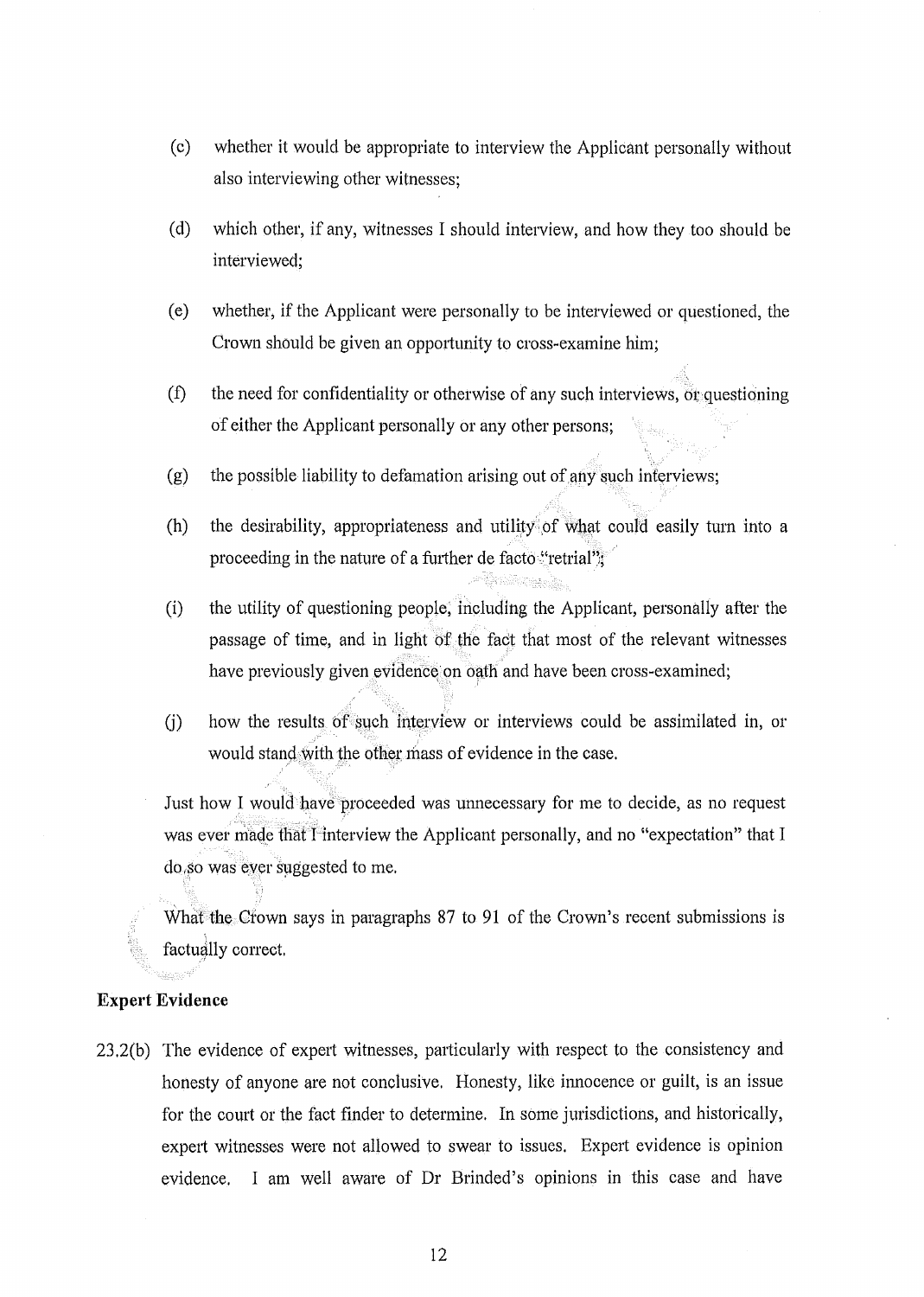considered them in answering the question that I was asked. Similarly, I have considered the opinions of Mr Wells.

23.2(c) The Applicant's characterisation of the way in which I discussed the evidence of experts relied upon by him is not, I believe, an accurate characterisation of my discussion of their evidence.

### **Process**

- 23.3 I have nothing to add to what I have said above regarding the procedures except to refer to paragraphs 92 to 95 of the Crown's latest submissions which state the factual position accurately.
- 23.4 I offer no comment on this paragraph.
- 23.5 I have no idea of Dr Fisher's preferred process. No submission was made to me that I should proceed as Mr Karam claimed Dr Fisher chose to proceed in the case of Rex Haig.
- 23.6 In accordance with my instructions, I disregard what either Dr Fisher or Mr Binnie may or may not have done when those gentlemen undertook their work.
- 23.7 It is not appropriate for me to comment upon the contents of this paragraph.

 $\mathcal{P}(\mathcal{C}_1)$  ,  $\mathcal{C}_2$  ,  $\mathcal{C}_3$  ,  $\mathcal{C}_4$ 

24. It is not appropriate for me to comment upon the contents of this paragraph.

# **Consideration Of K:vidence**  , l\ "

:1

25. I read the advices of the Privy Council and additionally all such evidence in the proceedings before the Privy Council as the parties sought to rely upon or to which ;I they drew my attention. Additionally, after completing my Draft Report, and for the purposes of making this Further Report, I read evidence of a number of the witnesses whose evidence was presented to the Privy Council.

The Privy Council did not express any view upon the question whether the Applicant should or should not be retried, or upon the ultimate question of his guilt or innocence. The Privy Council did not have, as I have, the benefit of all of the evidence which was given at the retrial, further evidence compiled or relied upon by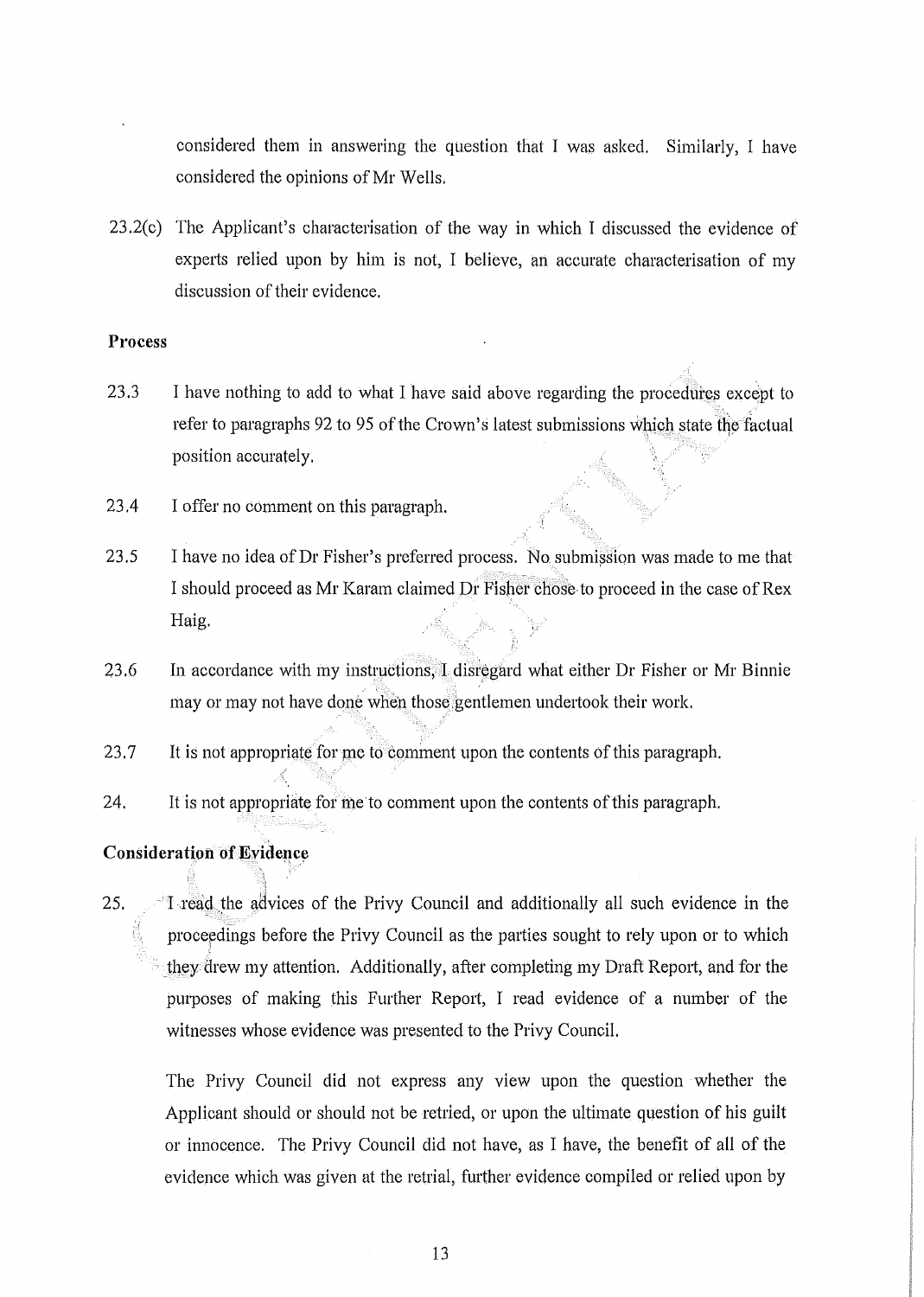the Applicant since then, and various other materials including Mr Karam's three books. Furthermore, the question that the Privy Council had to answer was quite different from the question that I have had to consider and answer.

It would be neither productive nor possible to set out, or indeed refer to all of the evidence which has been given in the various stages of the case.

Factually, what the Crown says in its last set of submissions at paragraphs 98 to 101 is correct.

## **Arguments of the Applicant**

- 26. I offer no comment upon this paragraph.
- 27. I offer no comment upon this paragraph.
- 28. I offer no comment upon this paragraph.
- 29. I offer no comment upon this paragraph.
- $29.1$  I offer no comment upon this paragraph,
- 29.2 I offer no comment upon this paragraph
- 29.3 I have made my position in relation to the evidence of blood spatter clear in paragraph 64 of the Report.
- 29.4 I have nothing further to say on the matters raised here.
- 29.5 I have nothing further to say on the matters raised here.
- $29.6$  I offer no comment upon this paragraph.
- $29.7 \cdot$  I have nothing further to say on this paragraph.
- 29.8 I have nothing further to say on this paragraph.
- $29.9$  I have nothing further to say on this paragraph.
- 29.10 I have nothing further to say on this paragraph.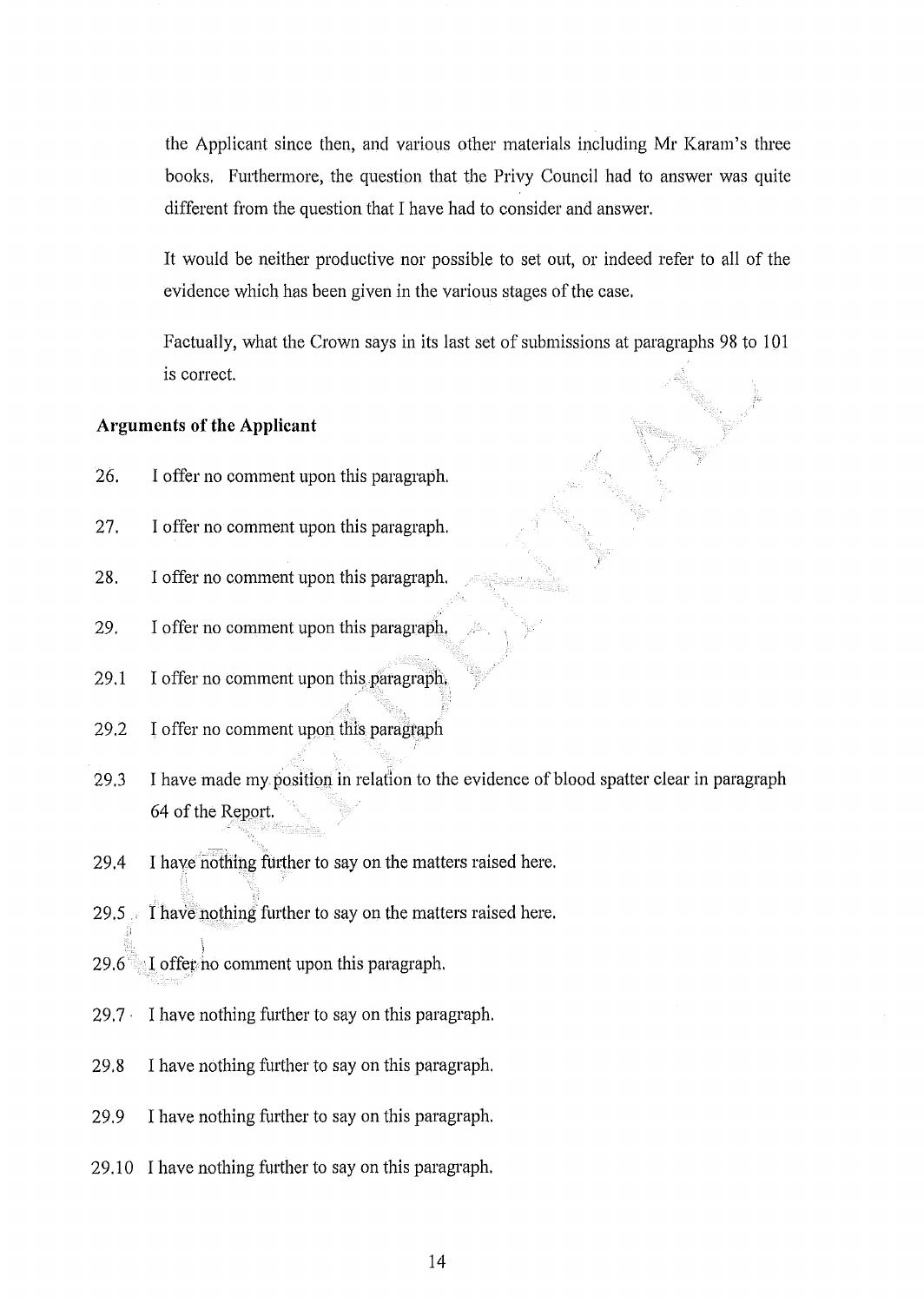$29.11$  I have nothing further to say on this paragraph.

30. It is not appropriate for me to comment here on the matters raised by the Applicant. 31. It is not appropriate for me to comment here on the matters raised by the Applicant. 32. It is not appropriate for me to comment here on the matters raised by the Applicant. 33. It is not approptiate for me to comment here on the matters raised by the Applicant. 34. It is not appropriate for me to comment here on the matters raised by the Applicant. 35. It is not appropriate for me to comment here on the matters raised by the Applicant. 36. It is not appropriate for me to comment here on the matters raised by:the Applicant. 37. It is not appropriate for me to comment here on the matters raised by the Applicant. 38. It is not appropriate for me to comment.here on'the matters raised by the Applicant. 39. It is not appropriate for me to comment here on the matters raised by the Applicant.

### **Conclusion**

I have given consideration to the corrections that I have seen fit to make to my Draft Report and to other matters raised by the Applicant directly with the Minister to the extent that I earlier in this Further Report indicated I would do so. I have also reviewed again much of the evidence in the case, including that to which the parties have drawn attention, respectively in the Letter and in the Crown's most recent submission to me. I have reflected upon the Draft Report and have considered whether, in all of the circumstances, I should answer the question that  $\mathbb{I}_{\mathcal{N}}$  was asked differently from the way in which I answered it in my Draft Report.

The Applicant has not proved on the balance of probabilities that he did not kill his siblings and parents on the morning of the  $20^{th}$  of June 1994.<br> **IDE CALLINAN** 

**ID F CALLINAN** Chambers 24 December 2015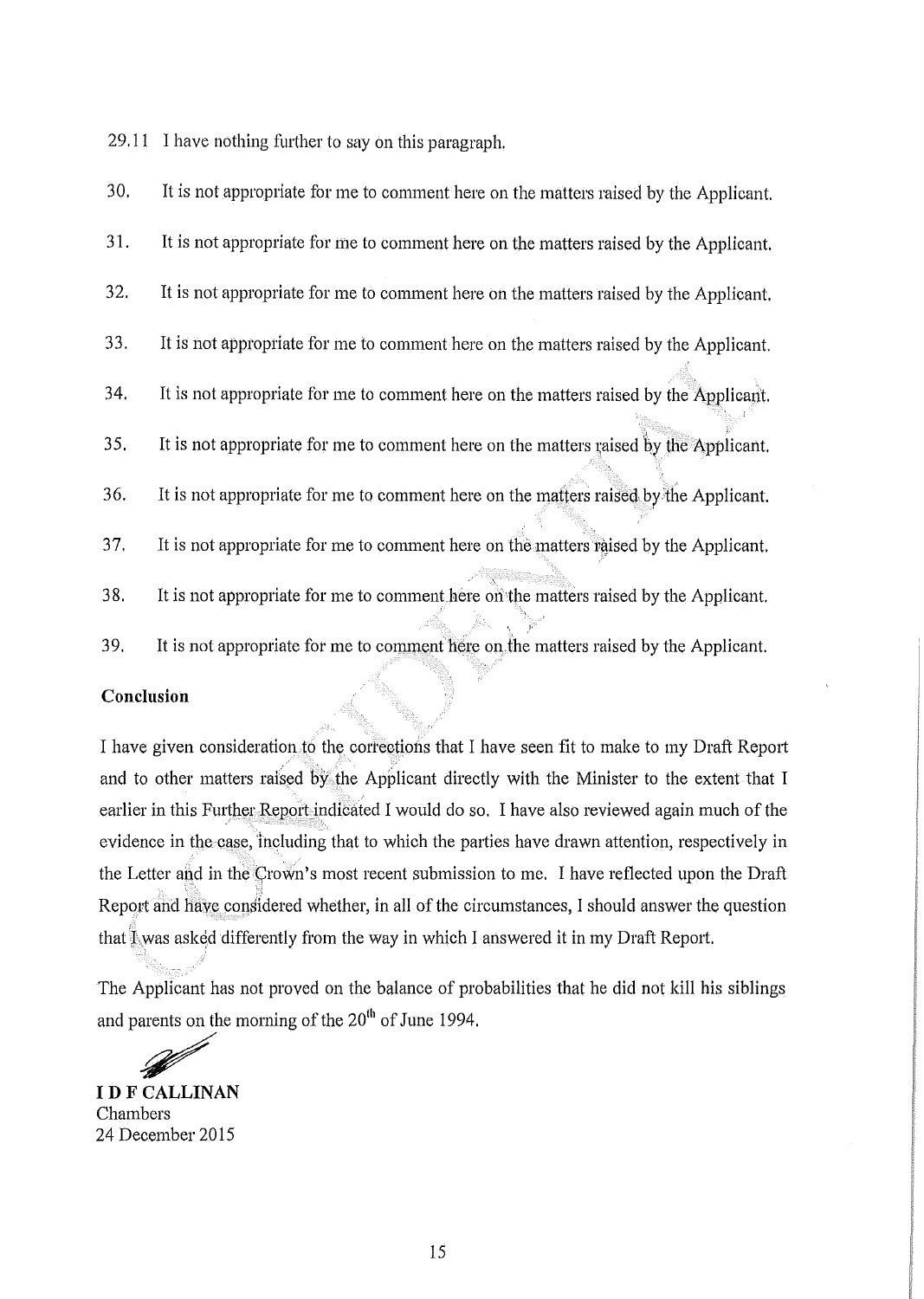#### **SCHEDULE 1**

### **Relevant Correspondence**

- 1. Letter from the Hon, Ian Callinan AC to Mr Heron QC and Mr Karam Esq dated the  $23<sup>rd</sup>$  of March 2015.
- 2. Letter from Ms Markham to the Hon. Ian Callinan AC dated the  $31<sup>st</sup>$  of March 2015.
- 3. Letter from Mr Karam to the Hon. Ian Callinan AC dated the  $2<sup>nd</sup>$  of April<sup>2</sup>2015.
- 4. Letter from Mr Reed QC to the Hon. Ian Callinan AC dated the  $14<sup>th</sup>$  of April 2015.
- 5. Letter from Mr Pike QC and Ms Markham to the Hon. Ian Callinan AC dated the  $15<sup>th</sup>$ of April 2015.
- 6. Letter from Mr Karam to the Hon. Ian Callinan AC dated the  $17<sup>th</sup>$  of April 2015.
- 7. Letter (email) from Mr Orr to the parties dated the 22<sup>nd</sup> of April 2015.
- 8. Letter from Mr Karam to Crown.Law dated the  $23^{\text{rd}}$  April 2015.
- 9. Letter from the Hon. Ian Callinan AC to Mr Karam dated the  $11<sup>th</sup>$  of May 2015 with attachment setting out details of what was proposed and agreed at the meeting of the parties and the Hon. Ian Callinan AC in Auckland on the  $4<sup>th</sup>$  of May 2015.
- 10. Letter from Mr Karam to the Hon. Ian Callinan AC dated the 15<sup>th</sup> of May 2015.
- 11. Letter (email) from Mr Orr to the parties dated the 9<sup>th</sup> of June 2015.
- 12.  $\mu$  Letter (email) from Mr Karam to Ms Markham and others dated the 10<sup>th</sup> of June 2015.
- 13. Letter (email) from Mr Karam to Mr Orr of the 10<sup>th</sup> of June 2015.
- 14. Letter (email) from Mr Orr to Mr Karam dated the 11<sup>th</sup> of June 2015.
- 15. Letter (email) with attached report from Mr Orr to the parties dated the  $23<sup>rd</sup>$  of June 2015.
- 16. Letter from the Minister to Mr Karam dated the  $7<sup>th</sup>$  of October 2015.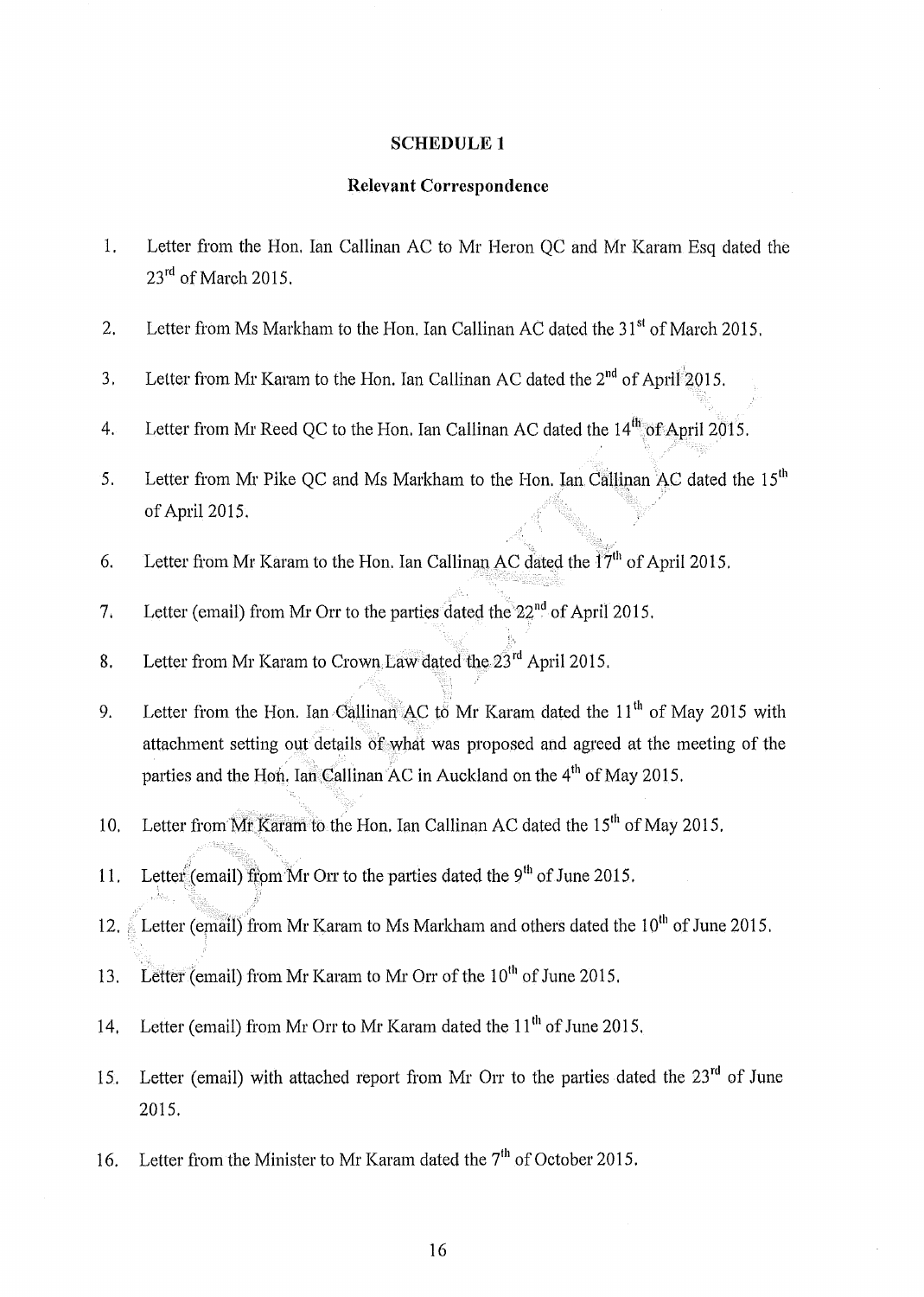- 17. Letter with attached comments on the Draft Report from Ms Markham to the Hon. Ian Callinan AC dated the 8<sup>th</sup> of October 2015.
- 18. Applicant's Response to the Draft Report dated the  $16<sup>th</sup>$  of October 2015.
- 19. Letter from the Minister to the Hon. Ian Callinan AC dated the  $20<sup>th</sup>$  of October 2015 attaching copy of letter from the Minister to Mr Karam of the  $20^{th}$  of October 2015.
- 20. Letter from the Minister to Mr Karam of the  $21<sup>st</sup>$  of October 2015.
- 21. Letter from Mr Karam to the Minister dated the  $29<sup>th</sup>$  of October 2015.
- 22. Letter from Private Secretary to the Minister to Mr Karam dated the  $29^{46}$  of October 2015.

:, 'I'.

- 23. Letter from Mr Karam to the Minister dated the  $30<sup>th</sup>$  of October 2015.
- 24. Letter from the Minister to the Hon. Ian Callinan AC dated the  $3<sup>rd</sup>$  of November 2015.
- 25. Letter from the Minister to Mr Karam dated the 3<sup>rd</sup> of November 2015.
- 26. Letter from the Hon, Ian Callinan AC to Messrs Heron QC and others dated the  $4<sup>th</sup>$  of November 2015.
- 27. Letter from the Hon. Ian Callinan<sup>A</sup>C to the Minister dated the  $6<sup>th</sup>$  of November 2015.
- 28. Letter from Mr Karam to the Hon. Amy Adams dated the  $8<sup>th</sup>$  of November 2015.
- 29. Letter from  $\overline{M}$ t Karam to the Hon. Amy Adams (the "Letter") dated the 16<sup>th</sup> of ,", , November 2015.
- 30. Letter from Mr Heron QC to the Hon. Ian Callinan AC dated the  $23^{rd}$  of November 2015.
- 31. Letter from the Hon. Ian Callinan AC to Messrs Heron QC and Pike QC and Ms Markham dated the 26<sup>th</sup> of November 2015.
- 32. Letter from the Hon. Ian Callinan AC to the Hon. Amy Adams dated the  $26<sup>th</sup>$  of November 2015.